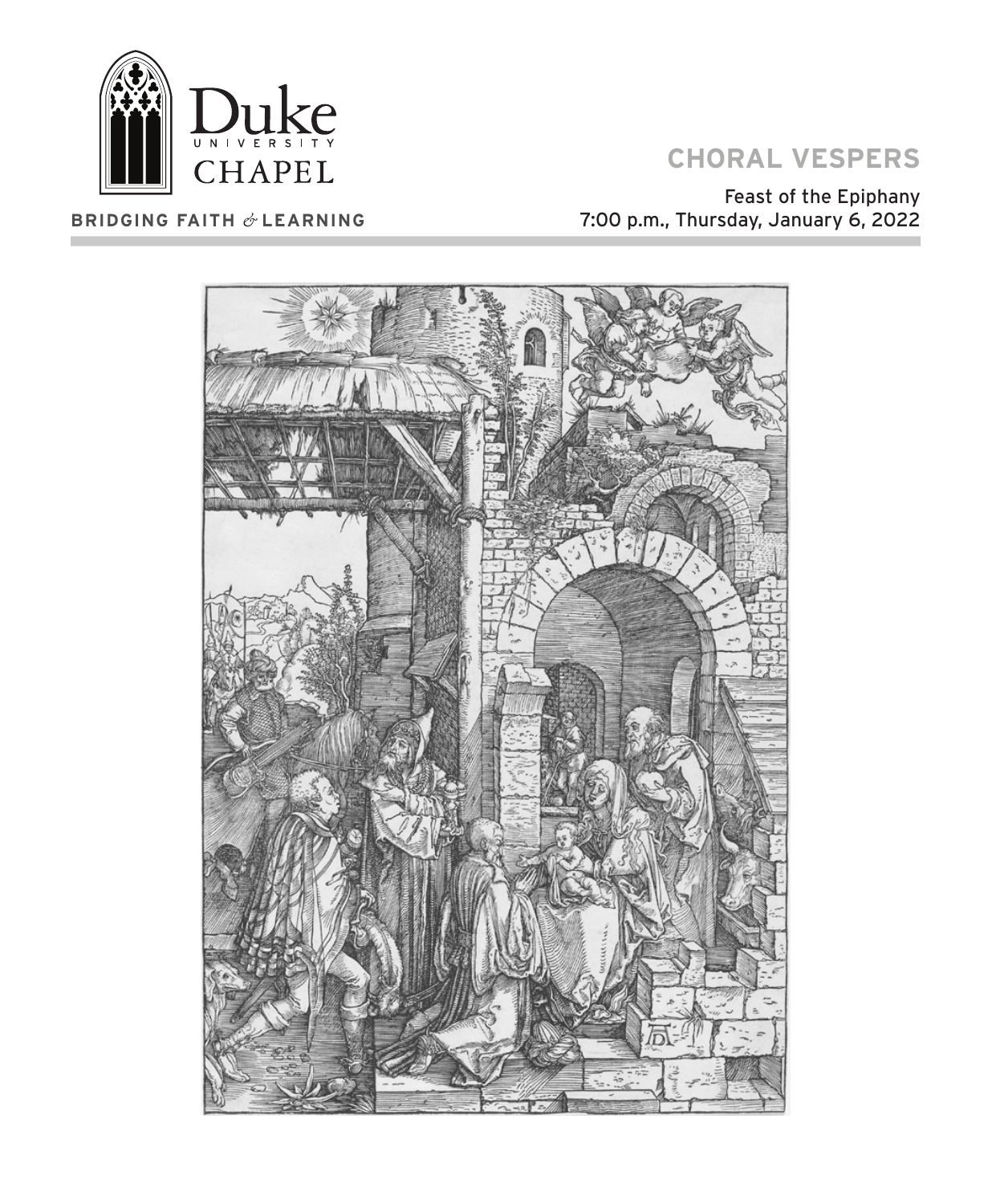## **WELCOME TO VESPERS**

*For since Christ is the true sun and the true day, as the worldly sun and worldly day depart, when we pray and ask that light may return to us again, we pray for the advent of Christ, which shall give us the grace of everlasting light. – St. Cyprian of Carthage (210–258)*

Welcome to Choral Vespers. This meditative service of music, readings, and prayers has ancient roots, and employs imagery of light and darkness which offers us an opportunity to pause and reflect as "the shades lengthen, the evening comes, and the busy world is hushed." The liturgy, music, and language found in this service draw from and honor many traditions which practice Vespers, while inviting those present to explore the ways in which people encounter a living God in today's world. You are very welcome to sit anywhere in the Chapel. If you would like to join the choir in the Chancel stalls, please feel free to do so.

### **NOTES ON THE MUSIC**

Samuel Scheidt was a German organist and composer who studied with Sweelinck in Amsterdam and in 1604 was appointed organist at the Church of St. Maurice in Halle. About 1609 he became organist, and later chapelmaster, to the Margrave of Brandenburg.

Scheidt's first published works included sacred vocal music, notably *Cantiones sacrae* (1620) for eight voices (including tonight's introit *Puer natus in Bethlehem*) and four books of *Geistliche Concerten* (1631–40) for two to six voices and continuo. The original text of *Puer natus* (A child is born in Bethlehem) is a medieval Latin Christmas hymn dating from the 13th century, comprising some 14 stanzas, and is thought to be the work of several authors.

Scheidt composed several settings of the Magnificat, and several works which included interpolated material. Today's Magnificat setting, SSWV 299, alternates the verses of the traditional Latin text with six German Christmas carols, including *Vom Himmel hoch*; *Das Kindelein in dem Krippelein*; *Psallite unigenito*, and *Joseph, lieber Joseph mein*.

The Spanish composer Francisco Guerrero composed sacred music in both Latin and Spanish. His sacred works include the *Visperas de Reyes* (Vespers of the Kings) from the *Liber Vesperarum*  printed in Rome in 1584. This collection includes Psalm 112, one of five polyphonic psalms that alternate plainsong and polyphony, composed for the Feast of the Epiphany.

Concluding our celebration of Epiphany, we hear a setting of George Wither's poem, *The Blessed Birth*, in a simple and expressive setting by the English composer, organist, and educator Henry Walford Davies.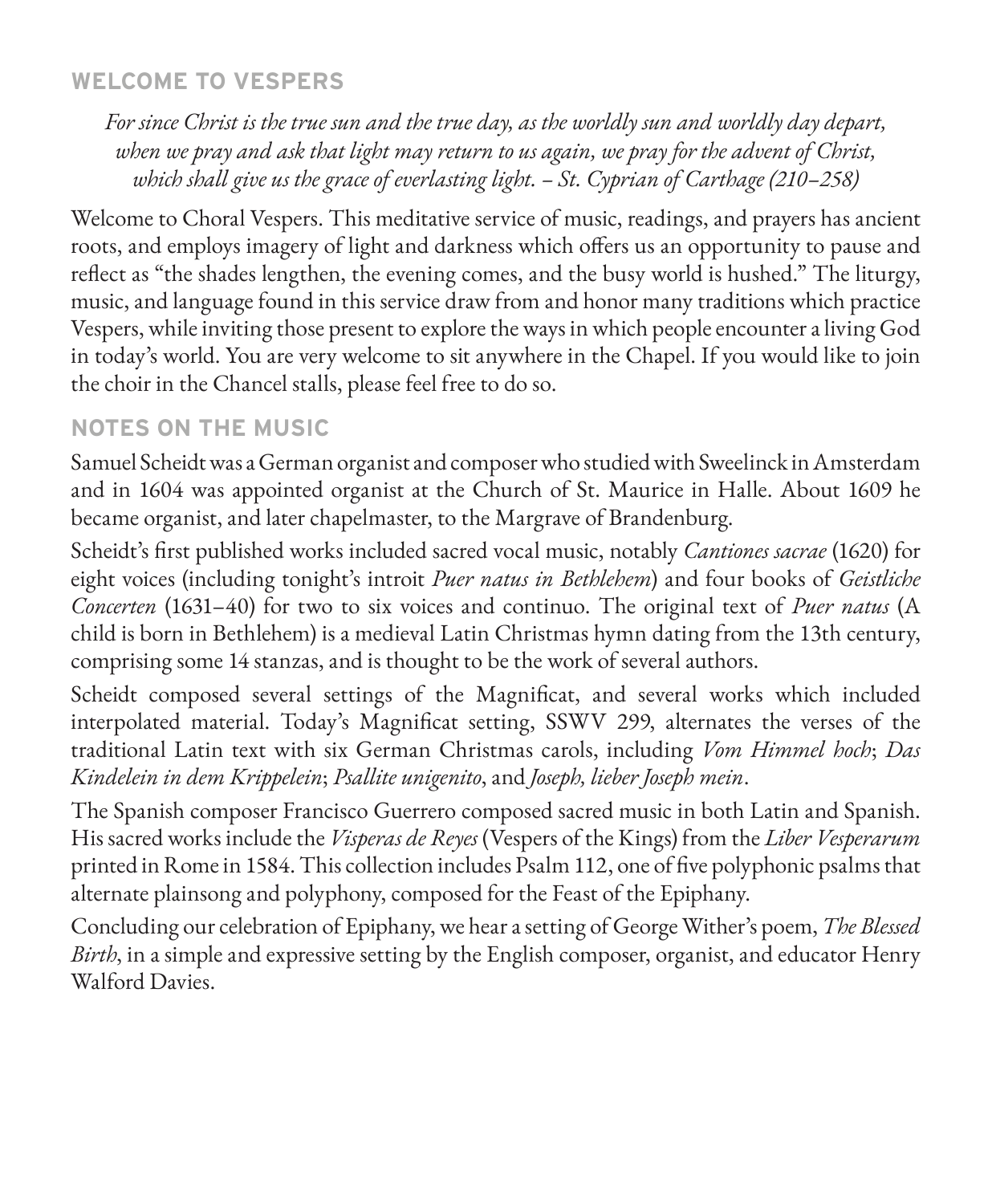Organ Voluntary

Puer natus in Bethlehem, BWV 603 Johann Sebastian Bach (1685–1750)

Choral Introit

#### A child is born in Bethelehem, Alleluia, exult for joy, Jerusalem! Alleluia.

*Per Gabrielem nuntium, Alleluia, virgo concepit Filium, Alleluia.*

By angel Gabriel announced, Alleluia, the virgin has conceived the Son. Alleluia.

*Hie ligt er in dem Krippelein, Alleluia, alleine ist die Herrschaft sein, Alleluia.*

Lo, he who reigns above the skies, Alleluia, there in a manger lowly, lies. Alleluia.

Come then, and on his natal day, Alleluia, rejoice before the Lord and pray, Alleluia.

*English trans. by Hamilton M. MacGill, 1876; Puer natus in Bethlehem, SSWV 18, Samuel Scheidt (1587–1654)*

#### **All rise as able.**

Hymn

Angels from the Realms of Glory (UMH 220) REGENT SQUARE

Opening Sentence

Leader: Light and peace in Jesus Christ our Lord. **People: Thanks be to God.**

Collect for Light *(unison)*

**Almighty God, we give you thanks for surrounding us, as daylight fades, with the brightness of your vesper light; and we implore you of your great mercy, that as you enfold us with the radiance of this light, so you would shine into our hearts the brightness of your Holy Spirit; through Jesus Christ our Lord. Amen.**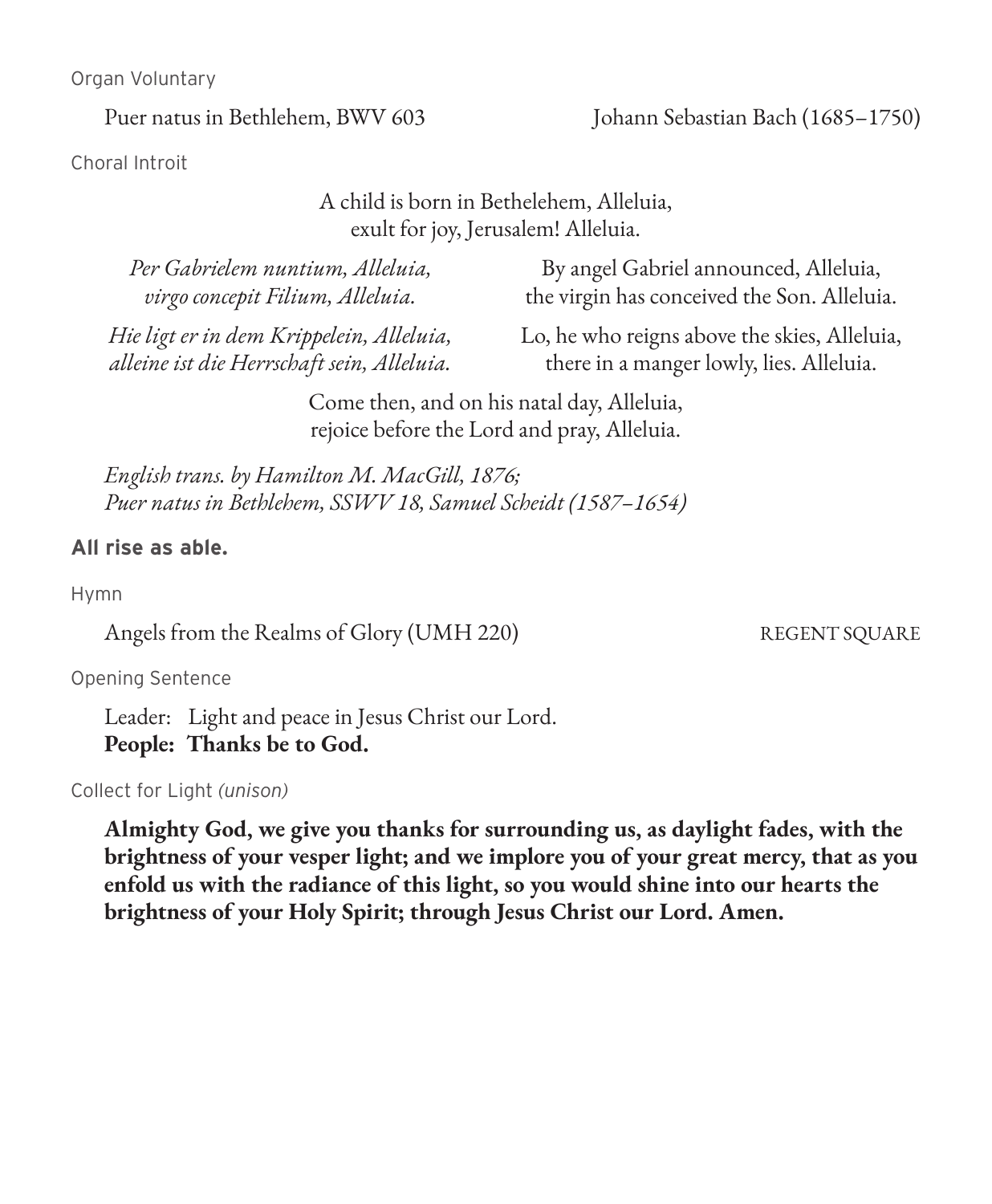Opening Verses *(sung responsively by all)*

Cantor or Officiant  $\rightarrow$   $\rightarrow$   $\rightarrow$   $\rightarrow$   $\rightarrow$   $\rightarrow$   $\rightarrow$   $\rightarrow$ Lord, o - pen our lips. People And our mouth shall pro-claim your praise. Officiant and People Glory to the Father, and to the Son, and to the Holy Spi rit: and will be for ever. A As it was in the beginning, is now, men.

**All sit.**

Psalm Motet: Psalm 112

*Laudate, pueri, Dominum; laudate nomen Domini. Sit nomen Domini benedictum ex hoc nunc et usque in saeculum. A solis ortu usque ad occasum laudabile nomen Domini. Excelsus super omnes gentes Dominus, et super caelos gloria ejus. Quis sicut Dominus Deus noster, qui in altis habitat, et humilia respicit in caelo et in terra? Suscitans a terra inopem, et de stercore erigens pauperem: ut collocet eum cum principibus, cum principibus populi sui. Qui habitare facit sterilem in domo, matrem filiorum laetantem.*

*Gloria Patri, et Filio, et Spiritui Sancto: Sicut erat in principio, et nunc, et semper, et in sæcula sæculorum. Amen.*

Praise the Lord, ye servants: O praise the Name of the Lord. Blessed be the Name of the Lord: from this time forth for evermore. The Lord's Name is praised: from the rising up of the sun unto the going down of the same. The Lord is high above all heathen: and his glory above the heavens. Who is like unto the Lord our God, that hath his dwelling so high: and yet humbleth himself to behold the things that are in heaven and earth? He taketh up the simple out of the dust: and lifteth the poor out of the mire;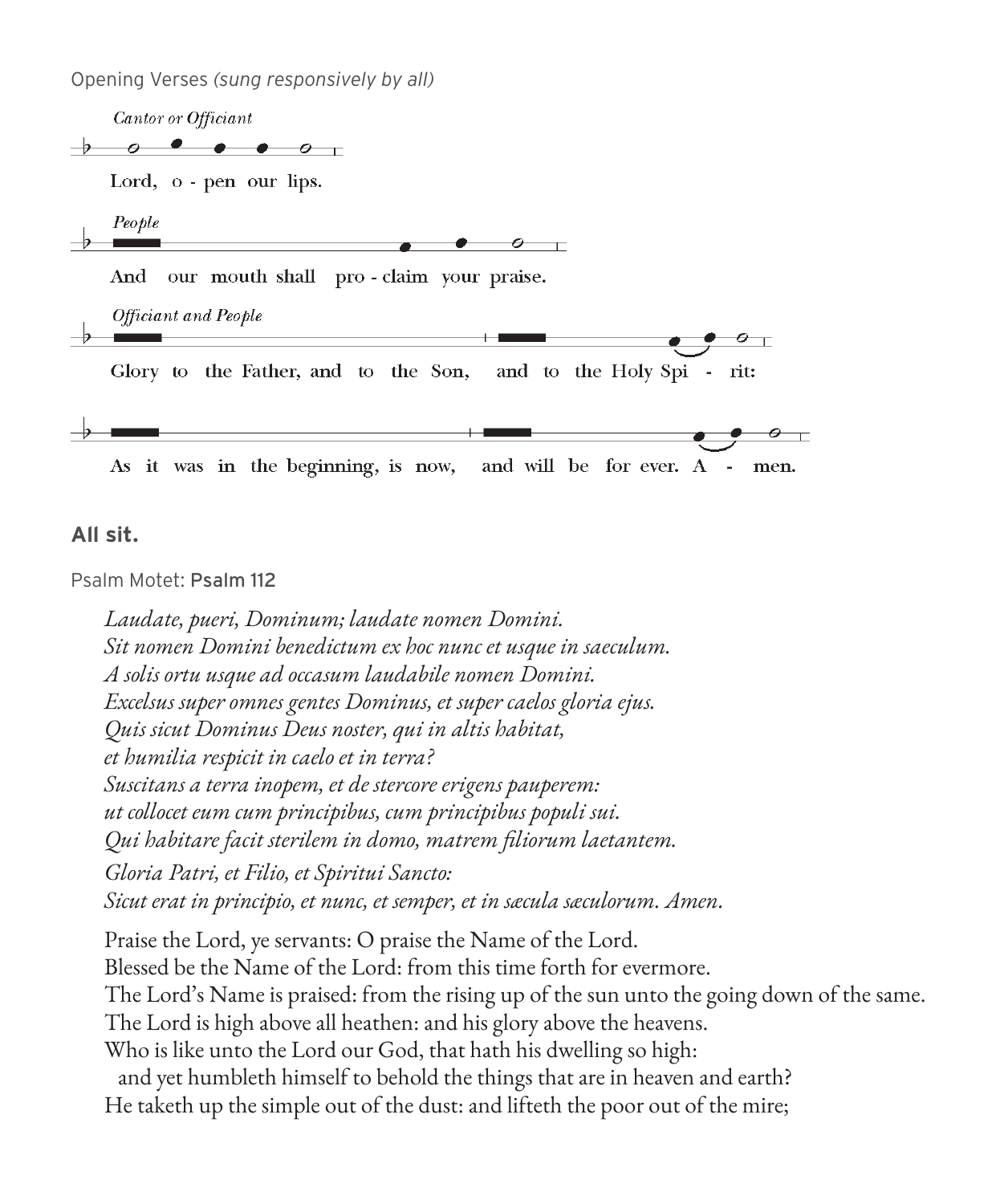That he may set him with the princes: even with the princes of his people. He maketh the barren woman to keep house: and to be a joyful mother of children. Glory be to the Father, and to the Son, and to the Holy Ghost; As it was in the beginning, is now, and ever shall be, world without end. Amen.

From *Visperas de Reyes, Francisco Guerrero (1528–1599)*

First Lesson: Isaiah 60:1—6

Leader: The word of the Lord. **People: Thanks be to God.**

### **The congregation remains seated.**

Canticle: Magnificat

1. Magnificat anima mea Dominum. Et exsultavit spiritus meus in Deo salutari meo.

*My soul doth magnify the Lord: and my spirit hath rejoiced in God my Saviour.*

2. Quia respexit humilitatem ancillæ suæ: ecce enim ex hoc beatam me dicent omnes generationes.

Quia fecit mihi magna, qui potens est: et sanctum nomen eius,

Et misericordia eius a progenie in progenies: timentibus eum.

*For he hath regarded: the lowliness of his handmaiden. For behold, from henceforth: all generations shall call me blessed. For he that is mighty hath magnified me: and holy is his Name. And his mercy is on them that fear him: throughout all generations.*

1a. Vom Himmel hoch da komm ich her, Ich bring' euch gute neue Mär, Der guten Mär bring ich so viel, Davon ich sing'n und sagen will.

*From heaven on high I come to you: I bring you good new tidings! I bring you so many good tidings Of which I want to sing and speak.*

2a. Euch ist ein Kindlein heut' gebor'n Von einer Jungfrau auserkor'n, Ein Kindelein so zart und fein, Das soll eu'r Freud und Wonne sein.

*To you this day a tiny child is born of a Virgin: A child so gentle and fine Who shall be your joy and delight.*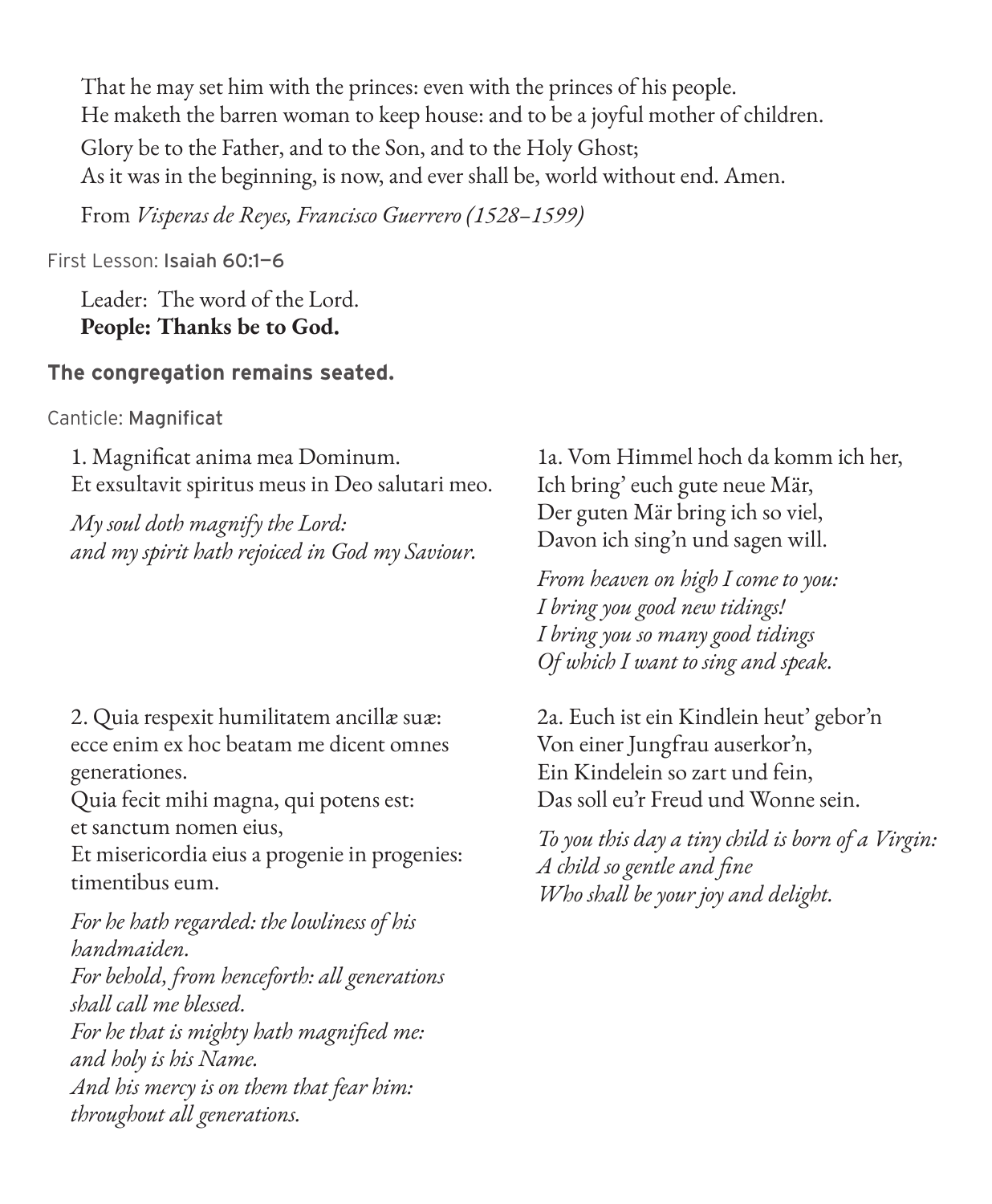3. Fecit potentiam in brachio suo, dispersit superbos mente cordis sui.

*He hath showed strength with his arm: He hath scattered the proud in the imagination of their hearts.*

4. Deposuit potentes de sede et exaltavit humiles. Esurientes implevit bonis et divites dimisit inanes

*He hath put down the mighty from their seat: and hath exalted the humble and meek. He hath filled the hungry with good things: and the rich he hath sent empty away.*

5. Suscepit Israel puerum suum, recordatus misericordiæ suæ. sicut locutus est ad Patres nostros, Abraham et semini eius in sæcula.

*He remembering his mercy hath holpen his servant Israel: as he promised to our forefathers, Abraham and his seed, for ever.*

3a. Lob, Ehr sei Gott im höchsten Thron, Der uns schenkt seinen ein'gen Sohn, Des freuen sich der Engel Schar Und singen uns solch neues Jahr.

*Praise and honor be to God on the highest throne, Who gives to us his only Son, Which rejoices the host of angels And sings to us of such a new year.*

4a. Das Kindelein in dem Krippelein, das liebe schöne Jesulein, schikket dir der liebste Vater dein, daß es dein Freud und Wonne sei. Alleluja.

*The little child in the little crib, The dear, beautiful little Jesus Your dearest Father sends to you: that is his joy and delight. Alleluia.*

5a. Psallite Unigenito, Christo, Dei Filio, Redemptori, Domino, Puerulo, jacenti in praesepio.

*Sing to the only-begotten Christ, The Son of God, the Redeemer, the Lord, The little child laid in the manger.*

Ein kleines Kindelein liegt in dem Krippelein. Alle lieben Engelein dienen dem Kindelein.

*A small, tiny child lies in the little crib. All lovely, little angels serve the tiny little child.*

Singt und klingt, Jesu Gottes Kind, und Marien Söhnelein, unserm lieben Jesulein im Krippelein beim Öchslein und beim Eselein.

*Sing and play: Jesu, God's son, And Mary's little son, our dear little Jesus In the little crib beside the oxen And the little donkey.*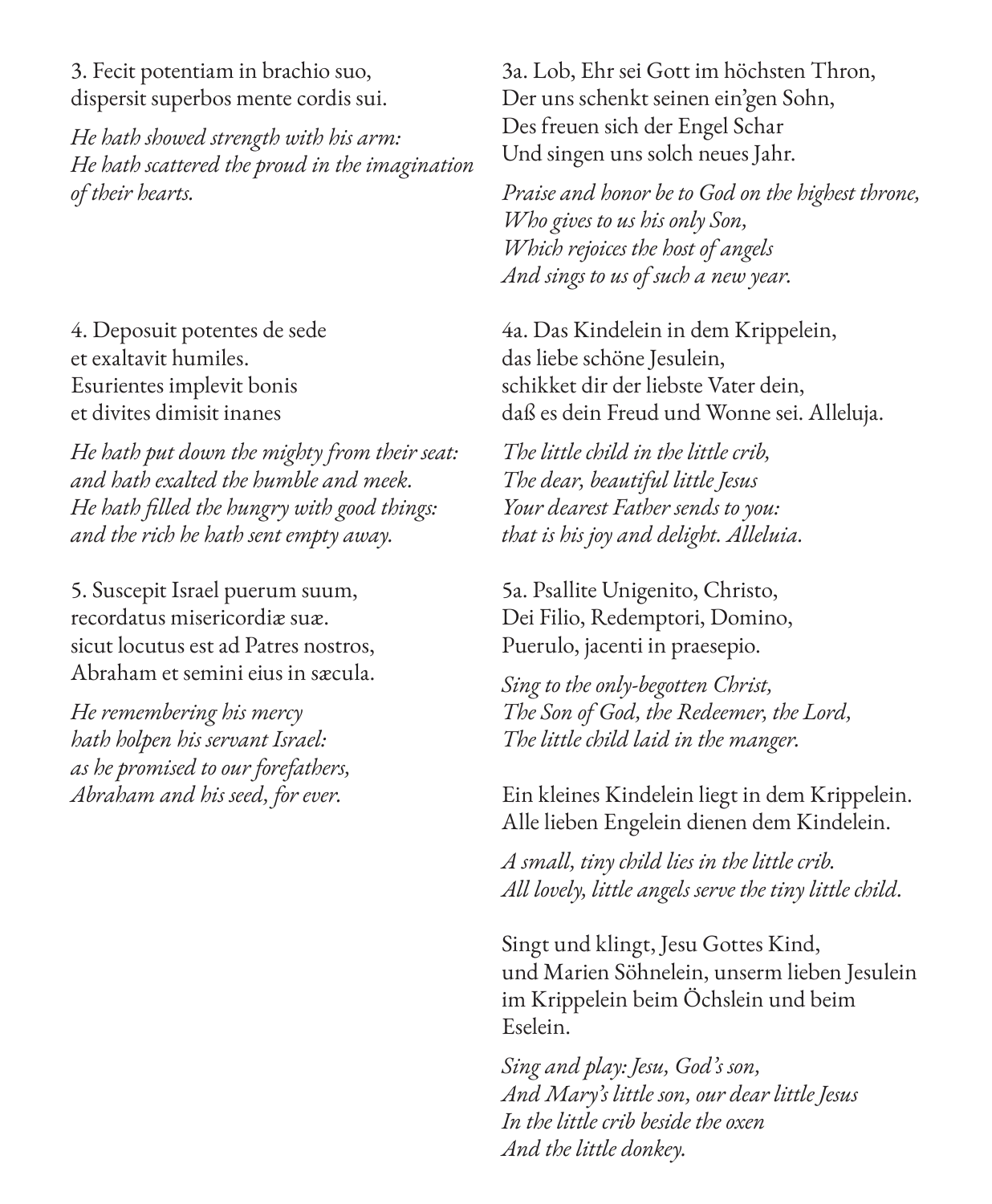6. Gloria Patri, et Filio, et Spiritui Sancto: Sicut erat in principio, et nunc et semper, et in sæcula sæculorum. Amen.

*Glory be to the Father, and to the Son, and to the Holy Ghost; As it was in the beginning, is now, and ever shall be, world without end. Amen.* 6a. Joseph, lieber Joseph mein, hilf mir wiegen mein Kindelein. Sause, liebes Kindelein. Eia!

*Joseph, my dear Joseph, Help me rock my little child. Sleep, dear little child. Joy!*

Sunt impleta quae praedixit Gabriel. Virgo Deum genuit, quem divina voluit clementia.

*The prophecies of Gabriel are fulfilled. The Virgin has given birth to God, As willed by divine mercy.*

*Luke 2:29–32, with interpolated German Christmas Carols, SSWV 299; S. Scheidt*

Second Lesson: Matthew 2:1-12

Leader: The word of the Lord. **People: Thanks be to God.**

Responses *(sung responsively by all)*

Cantor or Officiant  $\circ$   $\top$ V. Show us your mer - cy, O Lord; People  $\overline{\mathfrak{o}}$ 

R. And grant us your salva - tion.



V. Clothe your ministers with right - eous - ness;



R. Let your people sing with joy.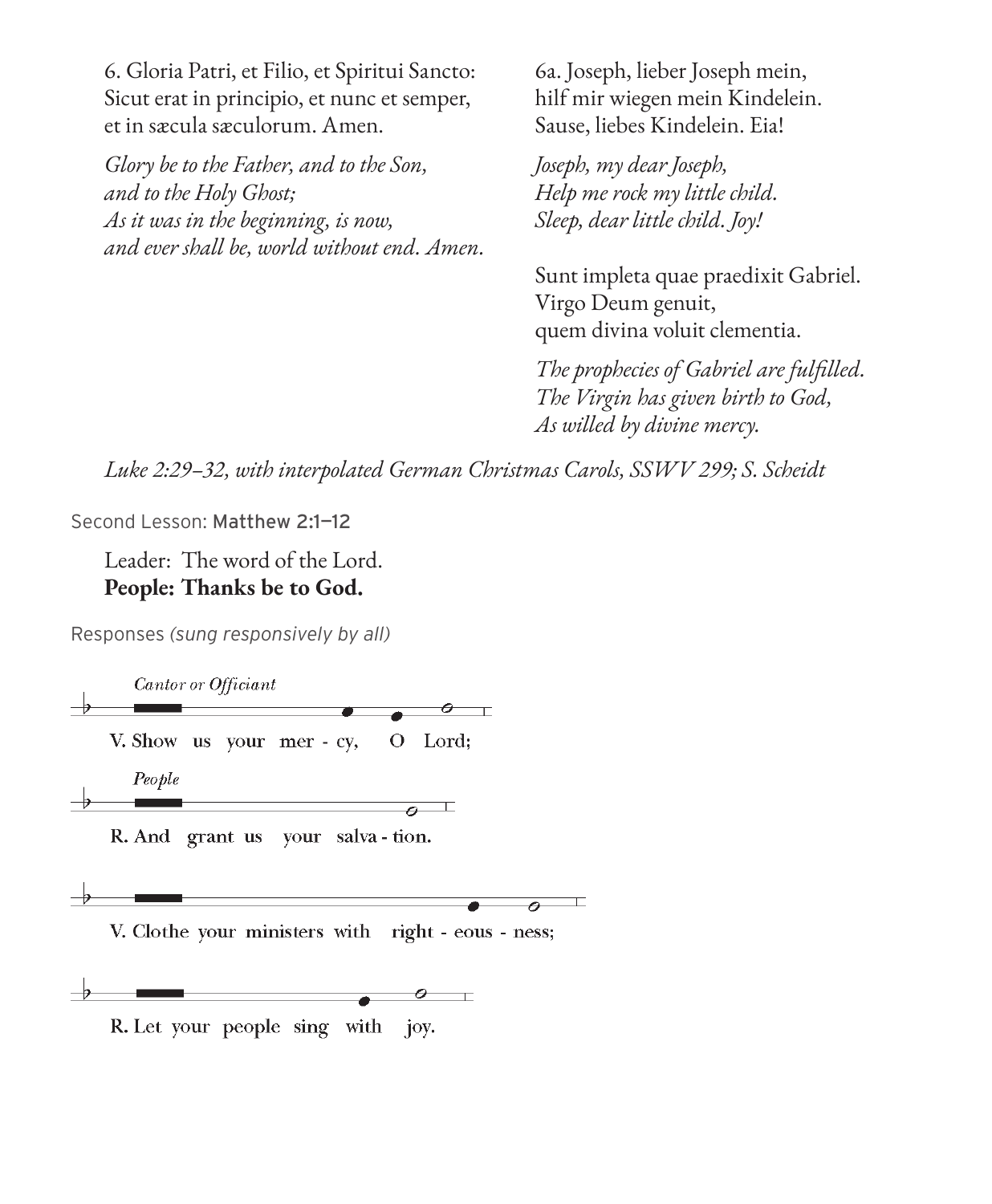$\overline{\phantom{a}}$   $\overline{\phantom{a}}$   $\overline{\phantom{a}}$   $\overline{\phantom{a}}$   $\overline{\phantom{a}}$   $\overline{\phantom{a}}$   $\overline{\phantom{a}}$   $\overline{\phantom{a}}$   $\overline{\phantom{a}}$   $\overline{\phantom{a}}$   $\overline{\phantom{a}}$   $\overline{\phantom{a}}$   $\overline{\phantom{a}}$   $\overline{\phantom{a}}$   $\overline{\phantom{a}}$   $\overline{\phantom{a}}$   $\overline{\phantom{a}}$   $\overline{\phantom{a}}$   $\overline{\$  $\circ$   $\qquad$ V. Give peace, O Lord, in all the world;

 $\overline{\phantom{a}}$   $\overline{\phantom{a}}$   $\overline{\phantom{a}}$   $\overline{\phantom{a}}$   $\overline{\phantom{a}}$   $\overline{\phantom{a}}$   $\overline{\phantom{a}}$   $\overline{\phantom{a}}$   $\overline{\phantom{a}}$   $\overline{\phantom{a}}$   $\overline{\phantom{a}}$   $\overline{\phantom{a}}$   $\overline{\phantom{a}}$   $\overline{\phantom{a}}$   $\overline{\phantom{a}}$   $\overline{\phantom{a}}$   $\overline{\phantom{a}}$   $\overline{\phantom{a}}$   $\overline{\$ R. For only in you can we live in safe-ty. V. Lord, keep this nation un - der your care; R. And guide us in the way of jus-tice and truth. V. Let your way be known up - on earth; R. Your saving health among all na - tions.  $\frac{1}{2}$  , and the contract of the contract of the contract of the contract of the contract of the contract of the contract of the contract of the contract of the contract of the contract of the contract of the contract V. Let not the needy, O Lord, be forgot-ten; R. Nor the hope of the poor be ta-ken a-way. V. Create in us clean hearts, O God;  $\frac{1}{2}$  , and the contract of the contract of the contract of the contract of the contract of the contract of the contract of the contract of the contract of the contract of the contract of the contract of the contract R. And sustain us with your Holy Spi - rit.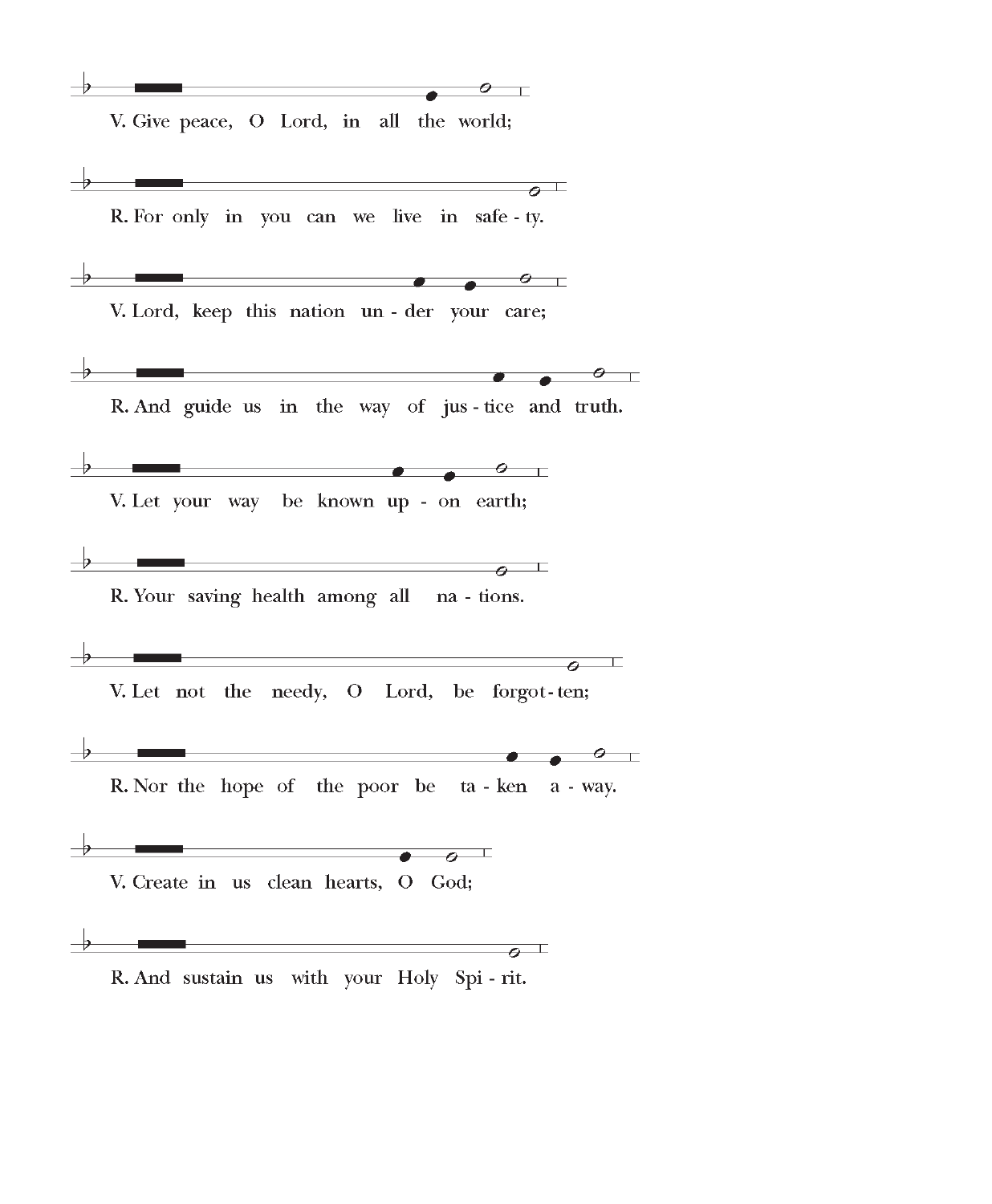Anthem

*Omnes de Saba venient aurum et thus deferentes et laudem annuntiantes Domini.*

All they from Saba shall come, bringing gold and frankincense: and shewing forth praise to the Lord.

*Isaiah 60:6; Omnes de Saba, Jacob Handl (1550–1591)*

Prayers

**People** *(in response to each petition)***: Hear our prayer.**

The Lord's Prayer *(unison)*

**Our Father, who art in heaven, hallowed be thy name; thy kingdom come, thy will be done, on earth as it is in heaven. Give us this day our daily bread. And forgive us our trespasses, as we forgive those who trespass against us. And lead us not into temptation, but deliver us from evil. For thine is the kingdom, and the power, and the glory, forever. Amen.**

**All rise as able.** 

Hymn

What Child Is This (UMH 219) GREENSLEEVES

Choral Benediction

That so Thy blessed Birth, O Christ, Might thro' the world be spread about, The star appeared in the East, Whereby the Gentiles found Thee out; And offered Thee Myrrh, Incense, Gold The three-fold office to unfold.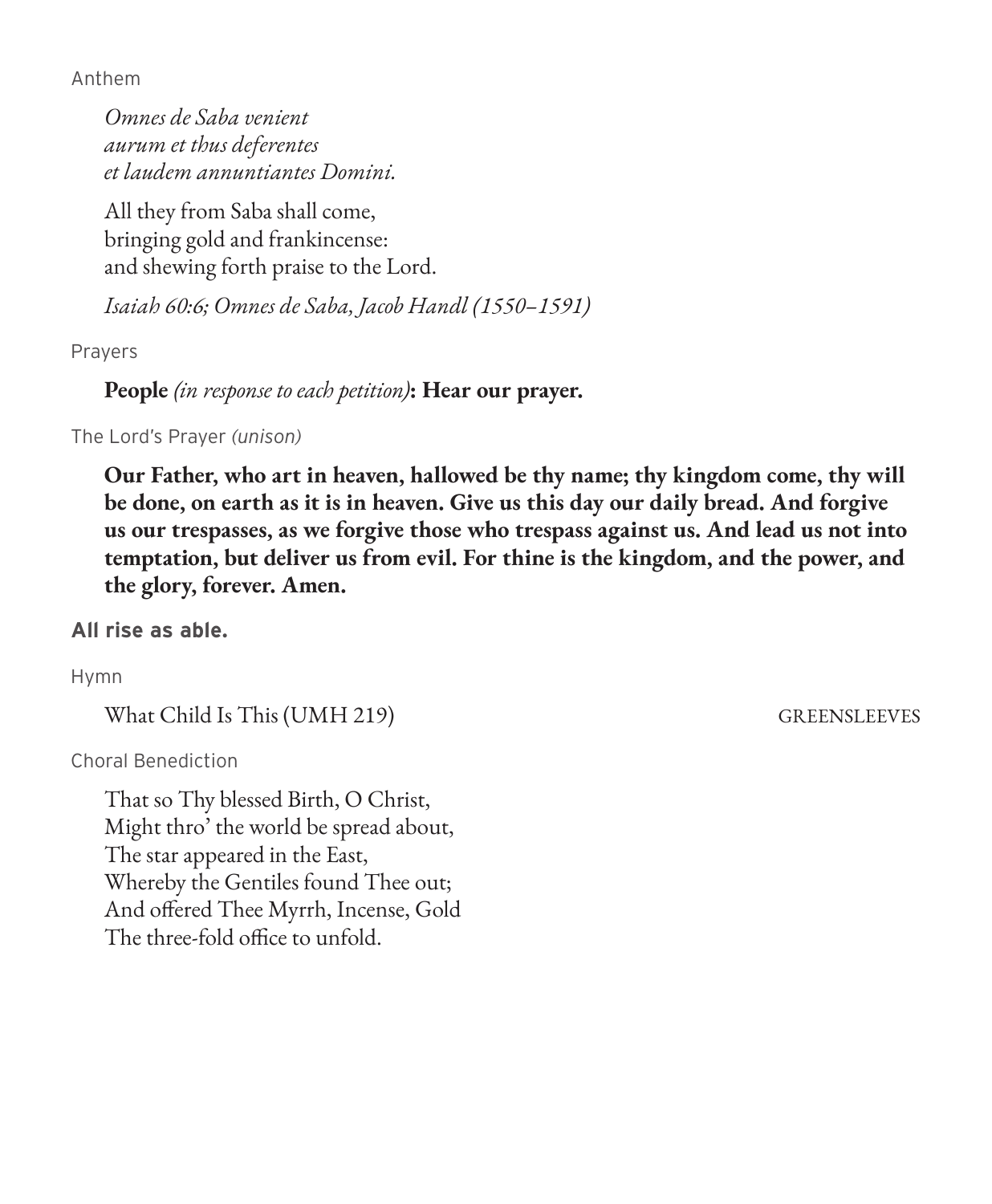Tears that form true repentance drop, Instead of Myrrh, present will we: For Incense we will offer up Our prayers and praises unto Thee, And bring for gold each pious deed, Which doth from saving faith proceed.

And as those wise men never went To visit Herod any more, So, finding Thee, we will repent Our courses followed heretofore, And that we homeward may retire The way by Thee we will enquire. Amen.

*Text: George Wither (1588–1667); The Blessed Birth; Henry Walford Davies (1869–1941)*

Closing Voluntary

Von Himmel kam der Engel Schar, BWV 607 J. S. Bach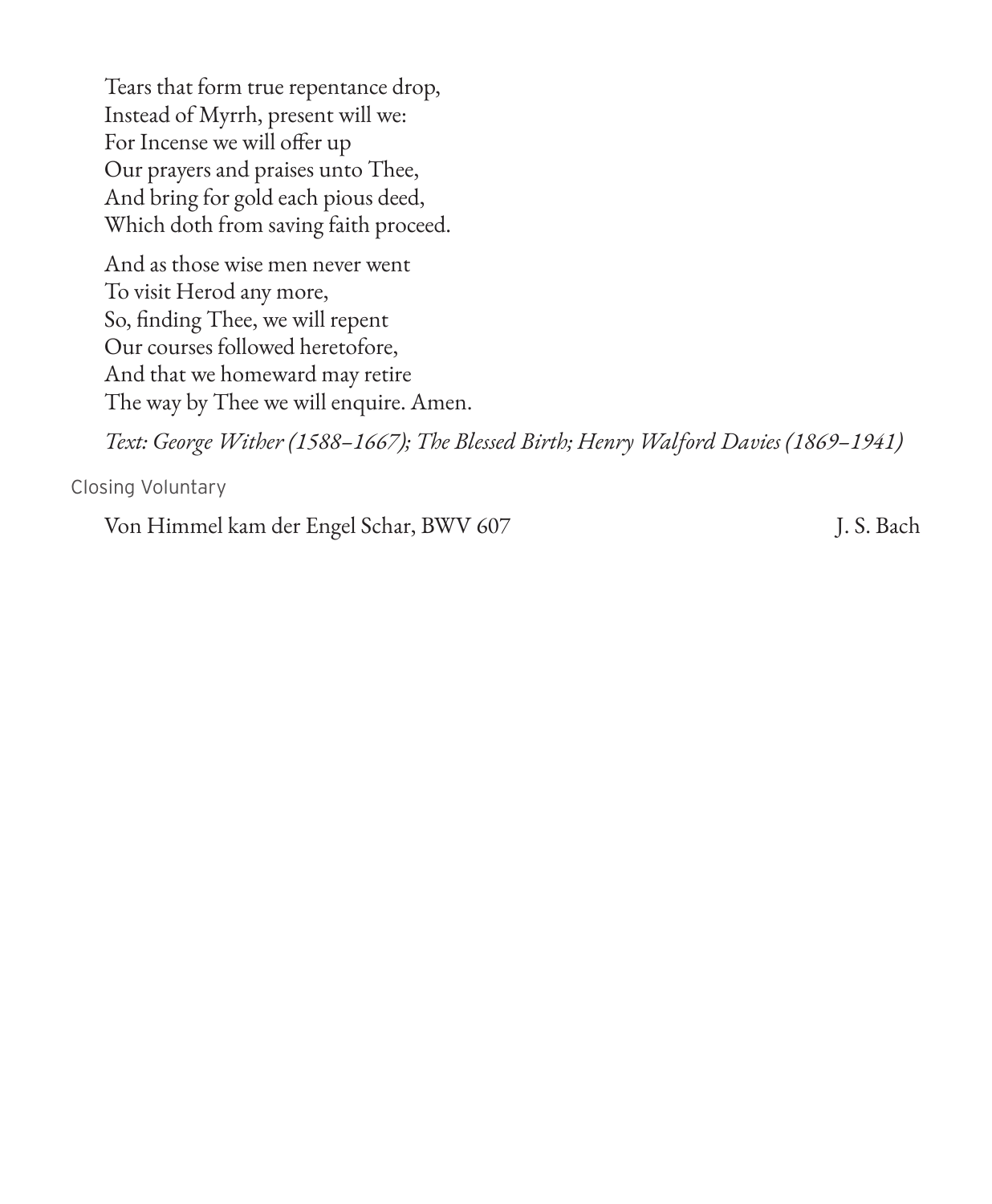### **FRONT COVER IMAGE**

*The Adoration of the Magi,* Albrecht Dürer (c. 1501–1503).

# **NOTE ON THE CANTICLE**

The first three interpolations are settings of the first, second, and fifteenth verses of Martin Luther's text *Von Himmel hoch*. *Das Kindelein in dem Krippelein* is of unknown origin. The *Psallite* movement is a setting of Michael Praetorius's contrafactum on an anonymous French chanson. The medieval Latin text of *Resonet in laudibus* is combined with the German text that is sung to the same tune in *Joseph, lieber Joseph mein*.

All translations of the liturgical, Latin text are from Ron Jeffers, Translations and Annotations of Choral Repertoire, vol. I: Sacred Latin Texts (Corvallis, Ore.: earthsongs, 1988).

Translations of the German chorale verses are from Ron Jeffers, Translations and Annotations of Choral Repertoire, vol. II: German Texts, ed. Gordon Paine (Corvallis, Ore.: earthsongs, 2000).

The anonymous text of *Das Kindelein in dem Krippelein* has been translated by the editor.

The translations of *Psallite* and *Joseph, lieber Joseph mein* are compiled from the Jeffers and Paine text and Hugh Keyte and Andrew Parrott, eds., The New Oxford Book of Carols (N.Y.: Oxford UP, 1992).